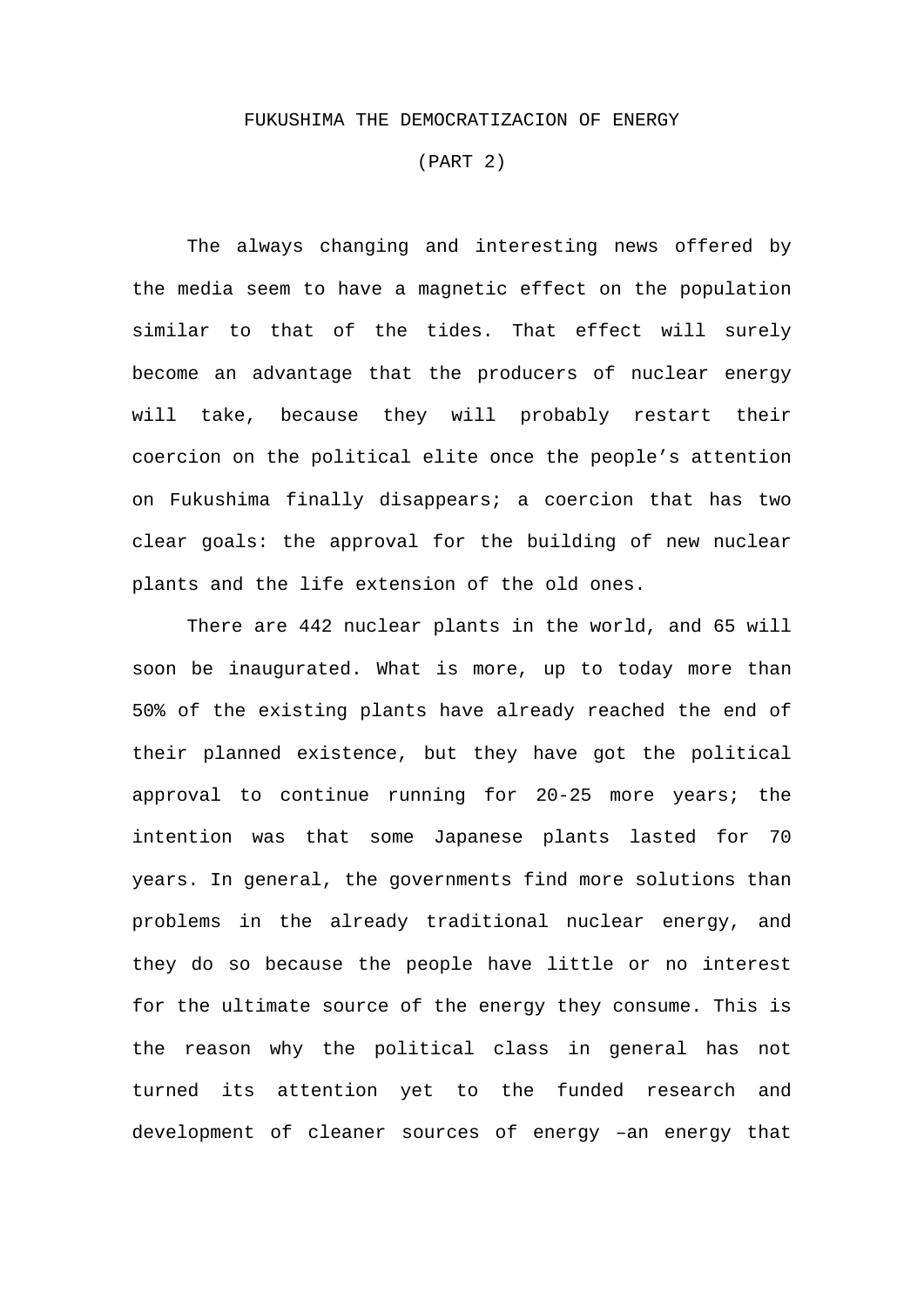would not produce collateral damages in the case of a natural accident or human error-.

Renewable energies have many positive advantages, but unfortunately the citizens are not well aware of them. For example, from sunlight, wind, biomass… each home could produce its own energy, and could then "sell" the exceeding energy back to the power company. In the long run, renewable energies will guarantee optimal levels of power without putting at risk human life and the environment.

Being all these things true, the question arises: Why are there so many people interested in maintaining and expanding nuclear energy? Why does it still happen when we already have cleaner sources of energy at our reach?

It is clear that politicians of all kind will tend to avoid any discourses or situations containing the word "nuclear". This is due to two reasons: 1) on one hand, for citizens being both pro or against the nuclear energy, the topic opens a transversal controversy that eventually may have electoral costs; 2) on the other hand, any change in the energetic policy of a nuclear country will surely open wounds among the numerous employees of the nuclear plants. As we have seen, only under very exceptional circumstances could the announcement of closing old nuclear plants gain voters for the party in charge of such decision (this happened in the German State elections in March, following the Fukushima accident).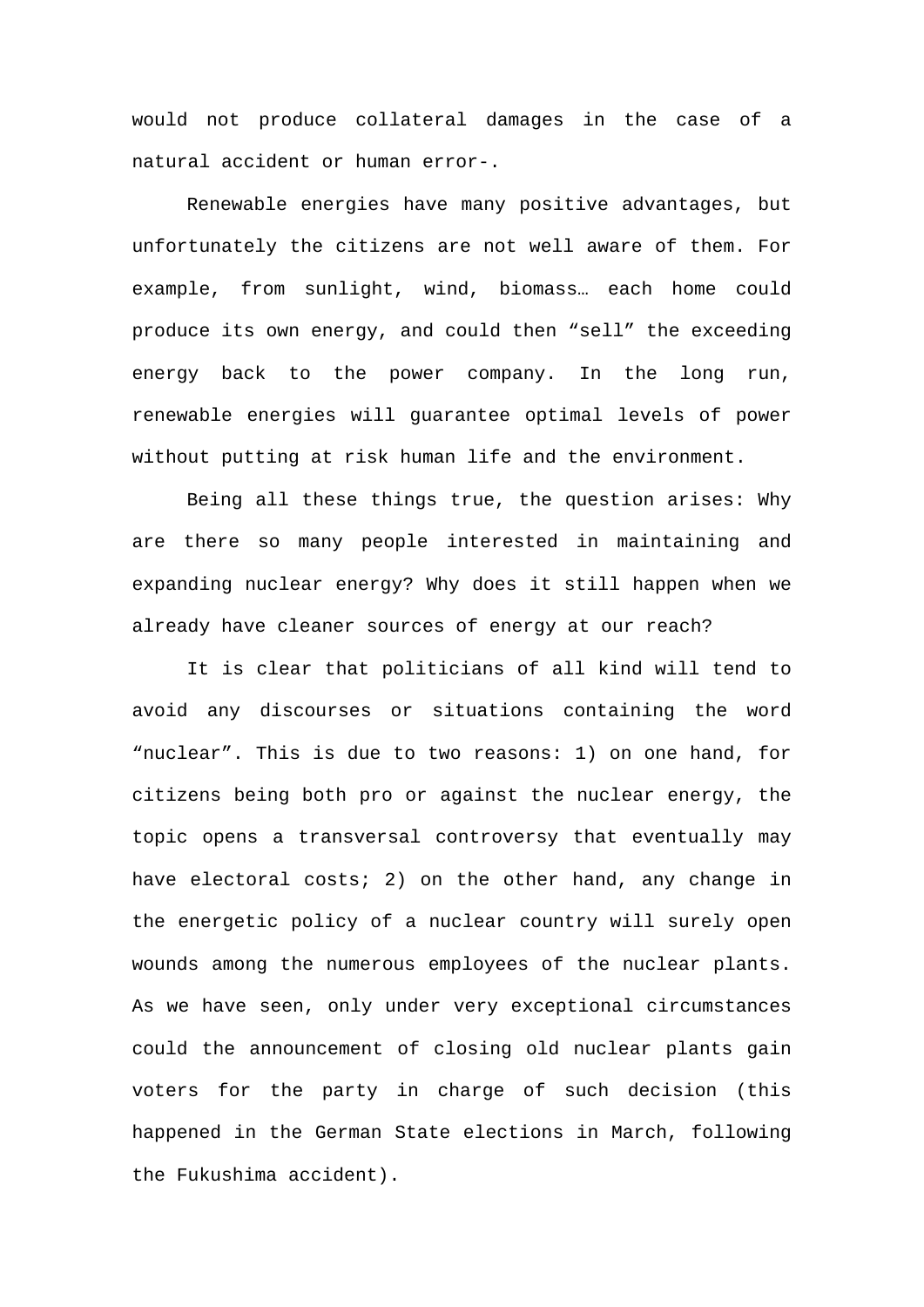More and more plants are arriving to the end of their lives, but the owning companies put pressure on the governments so that they concede extensions to those lives. This extension will let the companies make extra profits once their plants have already redeemed many years before; these profits are such that even in the case that the public opinion demands a substantial improvement of the security, the highest investments would be petty compared to the net gain generated after every extended year.

This is the reason why, under the current legislation, the returns of the nuclear plants are much bigger than those offered by clean energies. It is important to underline the expression "under the current legislation", because the reason why the nuclear business is still so lucrative is that these companies are monopolies – this is the case of TEPCO in Japan and AREVA in France, being Japan and France the biggest producers of nuclear energy in the world. On the contrary, renewable energies require lower installation costs and work in a perfect competition, something that always ends up leveling the prizes and limiting the excessive profits.

Nuclear energy is a monopoly because of the enormous amount of money needed to build a plant. A plant like Fukushima costs 10,000 million dollars and that money can only be invested if the government commits to guarantee returns in the long run, and more importantly, if the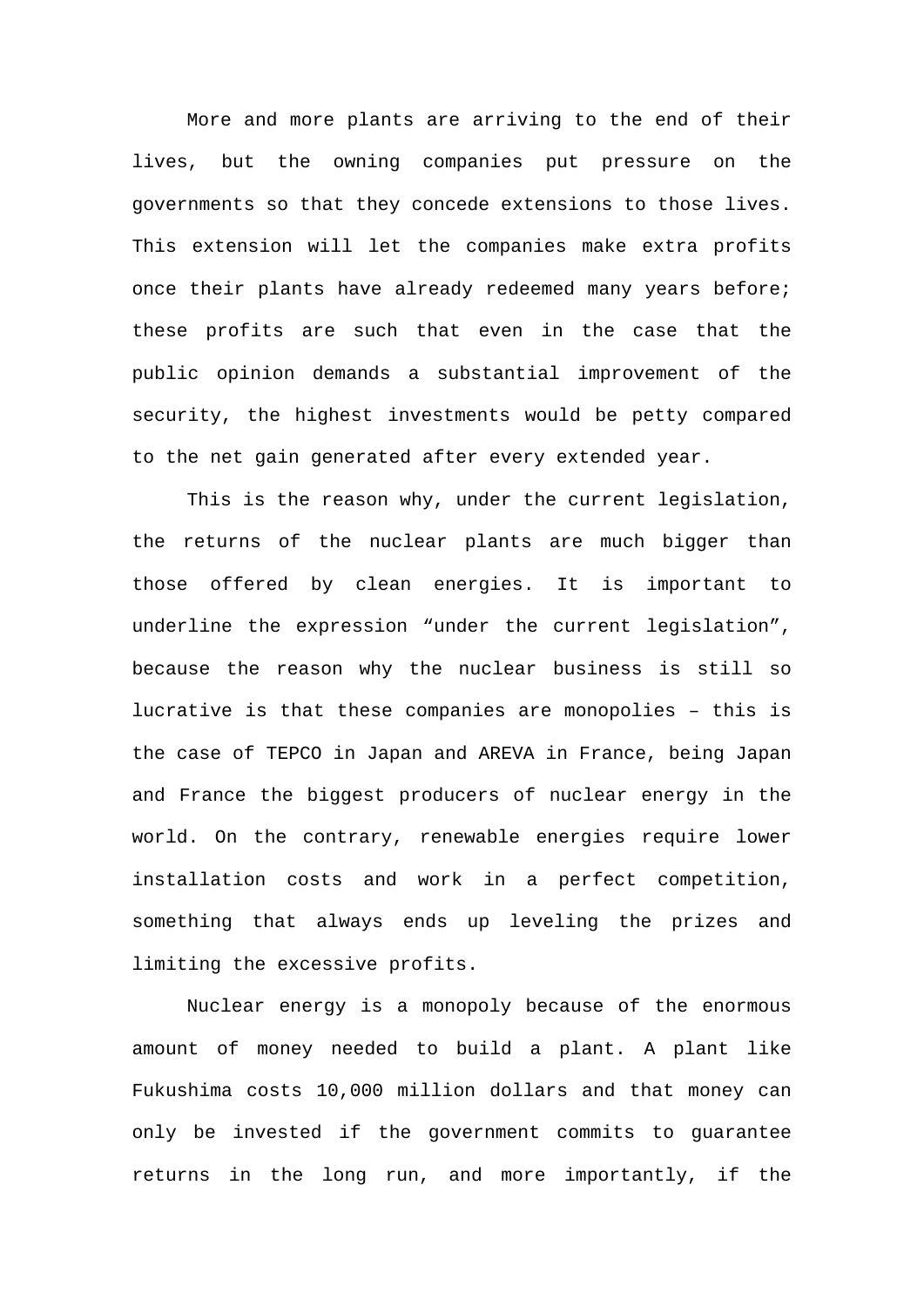government acts as a last resource insurer in the case of a nuclear accident. On their side, governments accept this treat because the nuclear energy contributes to the energetic independence of their countries, it generates a constant amount of power, and it hires a big part of the civil engineers of the country (those engineers that might be called in the case of a military emergency).

 Once there is an alliance between the elite that produce energy and the political elite, the outcome becomes perverse. All around the topic of energy becomes too technical for the citizens to understand; those in charge of the elitist nuclear energy are so empowered that they rampantly claim their energy to be the cleanest and safest of all. At the same time, politicians tend to limit the nuclear debate to the shadowy rooms of the experts and the Nuclear Security Agencies, agencies that quite often are precisely co-run by the nuclear companies.

 No doubt that progress requires energy, but there is no progress without democracy. If we analyze the topic and take nuclear energy into consideration, such energy is: 1) potentially lethal in the medium run and incredibly polluting in the long run, while it does not even imply an independent, real and future economic development; 2) it produces an antidemocratic breach, since the power plants can only exist under monopolistic markets. It is a shame that no mass media has made the following question yet: How